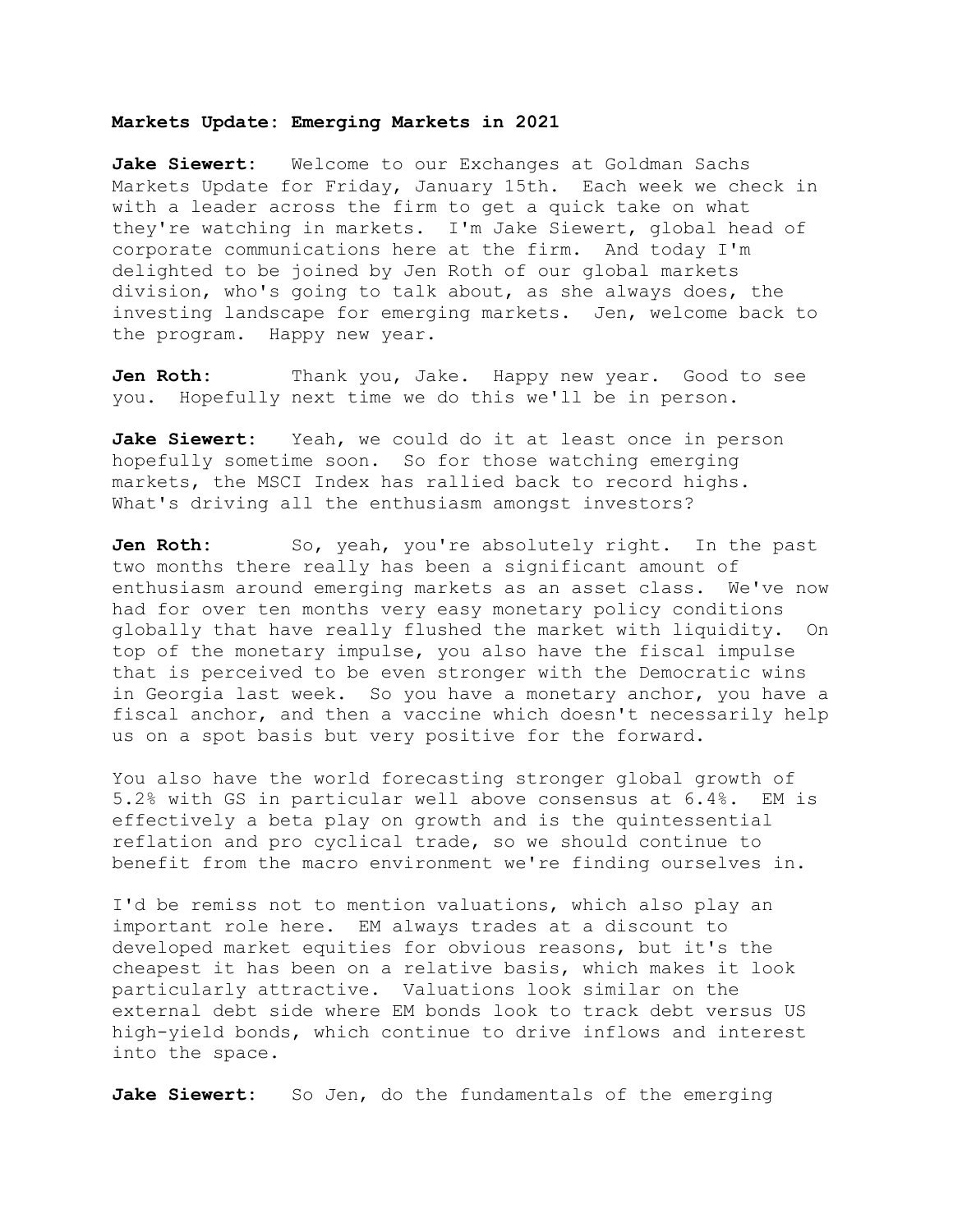market economies really match the asset prices we're seeing? Or is there a bit of a disconnect?

Jen Roth: So right now the market's really trading on a forward basis. The price section is largely ignoring the somewhat challenging EM fundamentals like the large fiscal debts and little room on the monetary policy side because of the extremely supportive macro backdrop for the asset class that we just discussed. If we fast forward, EM will most likely come to an inflection point in the next 6-9 months. Fundamentals will either have improved significantly if we have the sustained growth we are forecasting, but if this doesn't materialize many of the EM countries will be in a difficult situation. They'll have no more room on the fiscal or monetary policy side, and we'll have to deal with the high debt load which could become an issue for the credit.

Prices are prone to run ahead of fundamentals, which is what we're seeing now with the positive price action and bullishness around the asset class.

Jake Siewert: So emerging markets is obviously a very broad category. Within emerging markets, are there particular areas where you're seeing a lot of investor interest?

**Jen Roth:** Generally speaking, investor interest has been in the high yielders. People are really looking to generate carry, so places like Mexico, Indonesia, Russia, South Africa or in the laggards like Brazil. In the rates space, given the rally we saw last year, more interest has been in the [UNINTEL] trades. And in credit, our investors are really waiting for what we anticipate being a robust new issue pipelines put their money to work.

**Jake Siewert:** You're talking to a lot of clients. Do you get the sense from talking to them that this kind of more aggressive investing style will continue throughout the year?

Jen Roth: Even with the volatility to start the year, people aren't really budging from their core positive view on the asset class. Most of the portfolio managers really think 2021 will be the year for EM. You know, once the treasury selloff stabilizes, they're ready to reload longs with a continued preference for high yield over IG. The only issue is this is a really consensus playbook at this point, which can be a little bit worrying when everyone has the same view.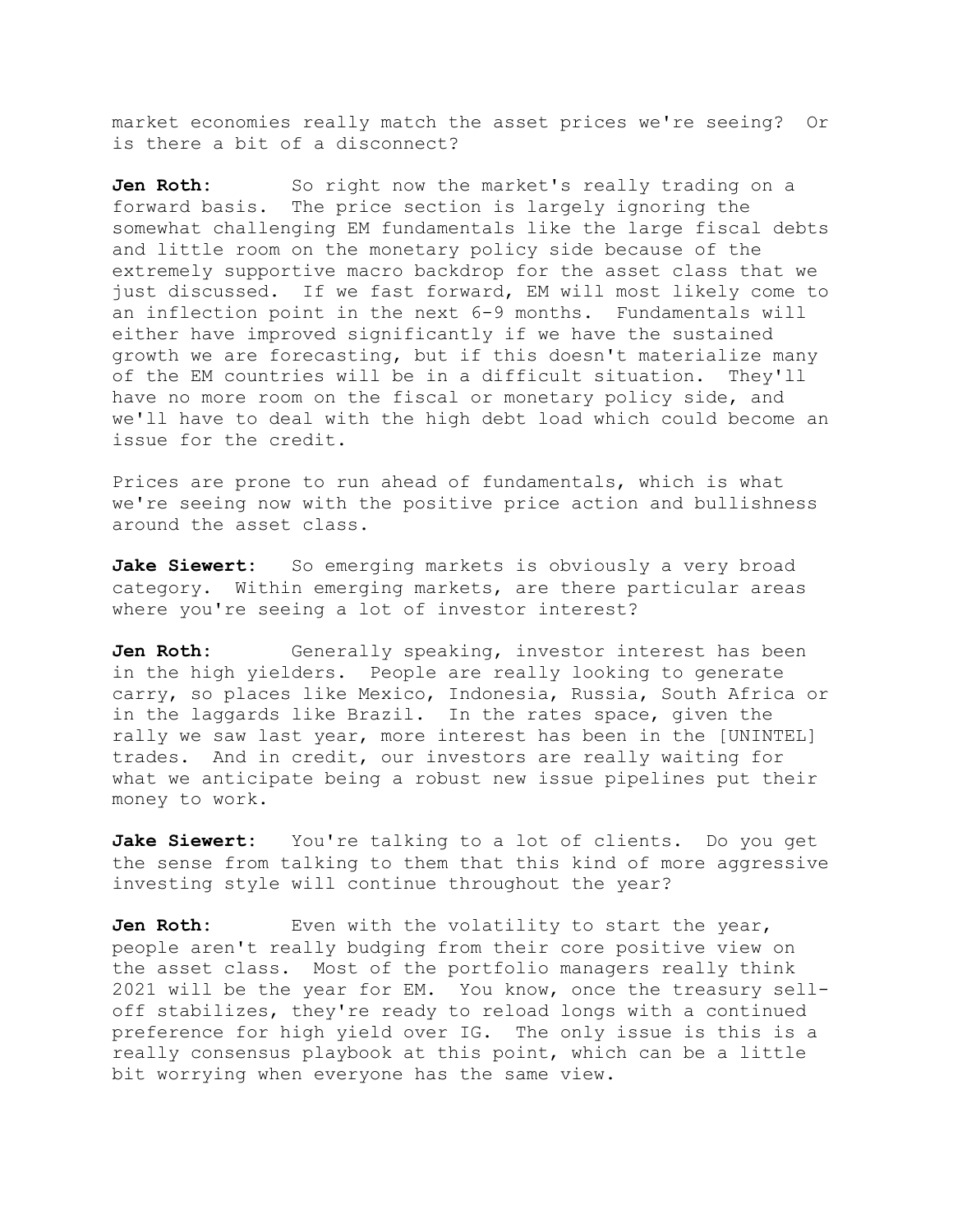**Jake Siewert:** Okay. What are the risks that could shift people away from EM assets? Which asset class is most vulnerable?

**Jen Roth:** The most obvious risk right now is really a renewed COVID-induced shutdown or anything that will affect global growth. You know, beyond that, if everything goes well - - and you're going to have a lot of central banks that will need to hike interest rates later in the year, which will put pressure on these economies. We should also keep an eye on commodities and the dollar. If there's a change in the bullish commodity narrative in the dollar bid of the past few weeks remains, that will definitely put the asset class under pressure. To be clear, neither of these are our base cases, but regardless it's a risk to keep an eye on.

**Jake Siewert:** All right, Jen. Well thanks for joining us. That was a quick overview of where we are today, and we'll check back later in the year and see how emerging markets are holding up.

Jen Roth: Sounds great. Thanks for the time, Jake.

**Jake Siewert:** That concludes this episode of Exchanges at Goldman Sachs. Thank you very much for listening, and if you enjoyed this show we hope you subscribe on Apple Podcasts and leave a rating or a comment. And in case you missed it, check out our other episode this week with Olympia McNerney of our investment banking division on the continued momentum behind SPACs is an alternative path for companies to raise money in the public markets.

This podcast was recorded on Wednesday, January 13th, in the year 2020. Thank you for listening.

**Speaker:** All price references and market forecasts correspond to the date of this recording. This podcast should not be copied, distributed, published, or reproduced in whole or in part. The information contained in this podcast does not constitute research or recommendation from any Goldman Sachs entity to the listener. Neither Goldman Sachs nor any of its affiliates makes any representation or warranty as to the accuracy or completeness of the statements or any information contained in this podcast and any liability therefore, including in respect of direct, indirect, or consequential loss or damage is expressly disclaimed. The views expressed in this podcast are not necessarily those of Goldman Sachs, and Goldman Sachs is